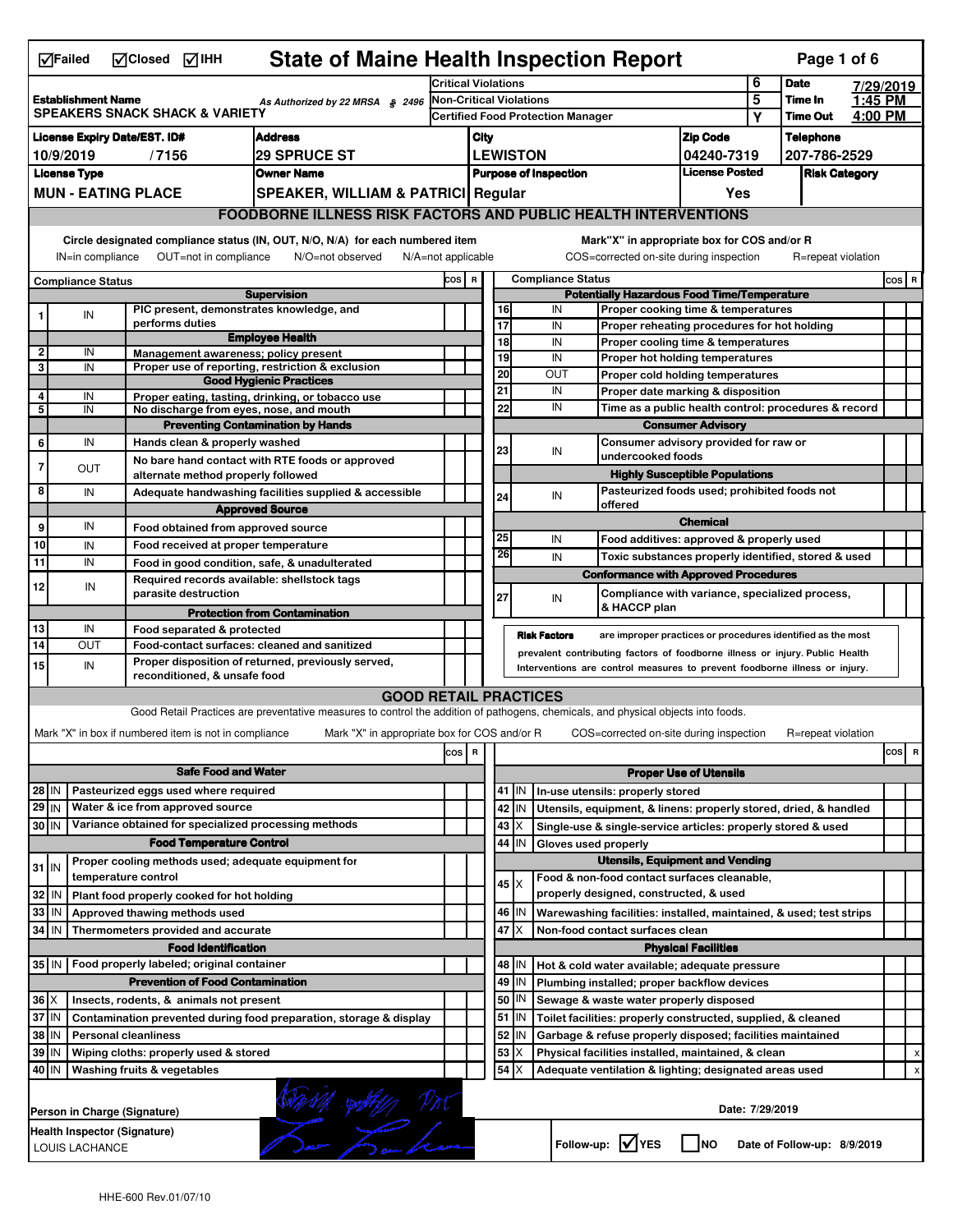|                                                    | <b>State of Maine Health Inspection Report</b> |                                 |  | Page 2 of 6                     |              |                   |                        |                                  |
|----------------------------------------------------|------------------------------------------------|---------------------------------|--|---------------------------------|--------------|-------------------|------------------------|----------------------------------|
| <b>Establishment Name</b>                          | As Authorized by 22 MRSA § 2496                |                                 |  |                                 |              | 7/29/2019<br>Date |                        |                                  |
| <b>SPEAKERS SNACK SHACK &amp; VARIETY</b>          |                                                |                                 |  |                                 |              |                   |                        |                                  |
| License Expiry Date/EST. ID#<br>10/9/2019<br>/7156 | <b>Address</b><br><b>29 SPRUCE ST</b>          |                                 |  | City / State<br><b>LEWISTON</b> | /ME          |                   | Zip Code<br>04240-7319 | <b>Telephone</b><br>207-786-2529 |
|                                                    |                                                | <b>Temperature Observations</b> |  |                                 |              |                   |                        |                                  |
| Location                                           | <b>Temperature</b>                             |                                 |  |                                 | <b>Notes</b> |                   |                        |                                  |
| Air temp                                           | $39*$                                          | Display cooler                  |  |                                 |              |                   |                        |                                  |
| Water                                              | $130*$                                         | Restroom hand wash              |  |                                 |              |                   |                        |                                  |
| Sliced ham                                         | $50*$                                          | Deli unit, discarded            |  |                                 |              |                   |                        |                                  |
| Air temp                                           | $49*$                                          | House hold refrigerator         |  |                                 |              |                   |                        |                                  |
| Milk                                               | $45*$                                          | Oakhurst cooler, discarded      |  |                                 |              |                   |                        |                                  |
| Water                                              | $140*$                                         | 2 bay sink                      |  |                                 |              |                   |                        |                                  |

**Person in Charge (Signature)**

**Health Inspector (Signature)**  LOUIS LACHANCE



**Date: 7/29/2019**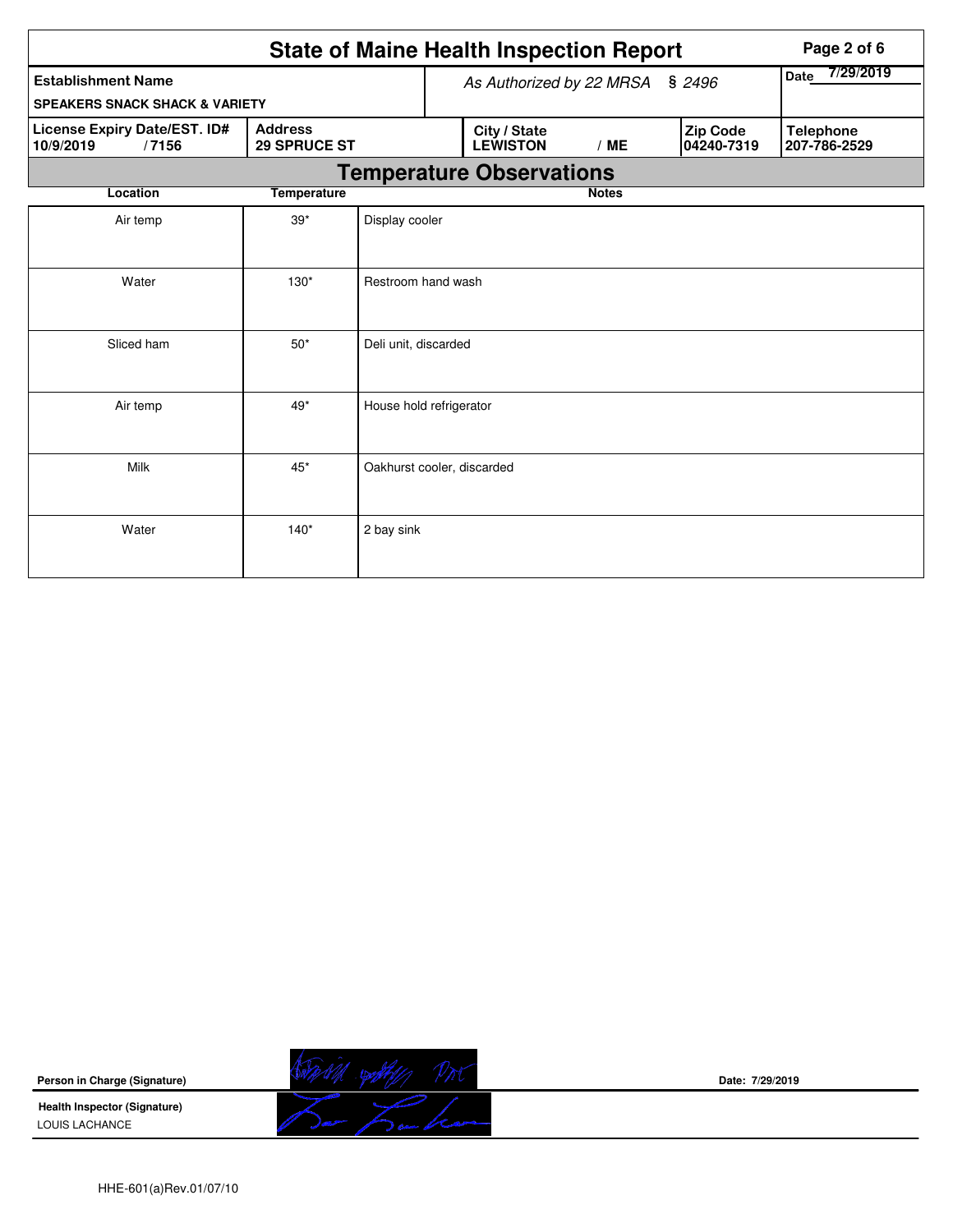|                                                                                                                                                                                                     | Page 3 of 6                                                                                                                                  |                                            |           |                               |                          |  |  |  |  |  |
|-----------------------------------------------------------------------------------------------------------------------------------------------------------------------------------------------------|----------------------------------------------------------------------------------------------------------------------------------------------|--------------------------------------------|-----------|-------------------------------|--------------------------|--|--|--|--|--|
| <b>Establishment Name</b>                                                                                                                                                                           |                                                                                                                                              |                                            |           |                               | 7/29/2019<br><b>Date</b> |  |  |  |  |  |
| <b>SPEAKERS SNACK SHACK &amp; VARIETY</b>                                                                                                                                                           |                                                                                                                                              |                                            |           |                               |                          |  |  |  |  |  |
| License Expiry Date/EST. ID#<br>10/9/2019<br>/7156                                                                                                                                                  | <b>Address</b><br><b>29 SPRUCE ST</b>                                                                                                        | City / State<br><b>LEWISTON</b>            | <b>ME</b> | <b>Zip Code</b><br>04240-7319 |                          |  |  |  |  |  |
|                                                                                                                                                                                                     |                                                                                                                                              | <b>Observations and Corrective Actions</b> |           |                               |                          |  |  |  |  |  |
|                                                                                                                                                                                                     | Violations cited in this report must be corrected within the time frames below, or as stated in sections                                     | 8-405.11 and 8-406.11 of the Food Code     |           |                               |                          |  |  |  |  |  |
| 7: 3-301.11.(A).(B).(D): C: Food employees are handling ready to eat foods with bare hands.                                                                                                         |                                                                                                                                              |                                            |           |                               |                          |  |  |  |  |  |
| INSPECTOR NOTES: Employee not wearing gloves or using utensils handling ready to eat foods.                                                                                                         |                                                                                                                                              |                                            |           |                               |                          |  |  |  |  |  |
| 14: 4-601.11.(A): C: Equipment food-contact surfaces and utensils are not clean to sight and touch.                                                                                                 |                                                                                                                                              |                                            |           |                               |                          |  |  |  |  |  |
| INSPECTOR NOTES: Meat slicer not cleaned after use (2 days prior). Fryolaytor baskets and drainage racks not washed, rinsed or sanitized after daily<br>use.                                        |                                                                                                                                              |                                            |           |                               |                          |  |  |  |  |  |
| 20: 3-501.16.(A).(2): C: PHF not maintained at 41 F or less.                                                                                                                                        |                                                                                                                                              |                                            |           |                               |                          |  |  |  |  |  |
| INSPECTOR NOTES: Multiple coolers have elevated air temperature and product temperature. Potentially Hazardous Foods must be held a 41* or less.<br>Discarded                                       |                                                                                                                                              |                                            |           |                               |                          |  |  |  |  |  |
| 36: 6-501.111.(C): C: Pests found on premises due to not using proper methods to control them.                                                                                                      |                                                                                                                                              |                                            |           |                               |                          |  |  |  |  |  |
| INSPECTOR NOTES: Dozens of dead cockroaches found in traps. Live cockroach found on sticky pad. IHH issued. Pictures will be documented on<br>City computer.                                        |                                                                                                                                              |                                            |           |                               |                          |  |  |  |  |  |
| 43: 4-903.11.(A).(C): N: Single service/ single use items improperly stored or kept in the original package or stored by using other means that afford<br>protection from contamination until used. |                                                                                                                                              |                                            |           |                               |                          |  |  |  |  |  |
| INSPECTOR NOTES: Take out containers stored right side up allowing for contamination. All containers need to be inverted to be protected.                                                           |                                                                                                                                              |                                            |           |                               |                          |  |  |  |  |  |
| 45: 4-501.11: N: Equipment in disrepair.                                                                                                                                                            |                                                                                                                                              |                                            |           |                               |                          |  |  |  |  |  |
| INSPECTOR NOTES: Fryolator appears to be damaged and leaking throughout machine and into containers on floor. Repair, discard or replace.                                                           |                                                                                                                                              |                                            |           |                               |                          |  |  |  |  |  |
| 47: 4-601.11.(B): C: Food contact surfaces of cooking equipment not clean.                                                                                                                          |                                                                                                                                              |                                            |           |                               |                          |  |  |  |  |  |
| INSPECTOR NOTES: Fryolator encrusted in grease. Clean more often and as neccesary.                                                                                                                  |                                                                                                                                              |                                            |           |                               |                          |  |  |  |  |  |
| 47: 4-601.11.(C): C: Nonfood contact surfaces are not clean.                                                                                                                                        |                                                                                                                                              |                                            |           |                               |                          |  |  |  |  |  |
| INSPECTOR NOTES: Tops of equipment, shelving dirty. Clean more often and as neccesary.                                                                                                              |                                                                                                                                              |                                            |           |                               |                          |  |  |  |  |  |
| 53: 6-501.114: N: The premises is littered / unnecessary equipment and articles present.                                                                                                            |                                                                                                                                              |                                            |           |                               |                          |  |  |  |  |  |
| used must be removed.                                                                                                                                                                               | INSPECTOR NOTES: Many unused equipment items in kitchen area allowing for harborage conditions and leading to unclean areas. Items not being |                                            |           |                               |                          |  |  |  |  |  |
| 53: 6-501.12: N: The physical facilities are not clean.                                                                                                                                             |                                                                                                                                              |                                            |           |                               |                          |  |  |  |  |  |
|                                                                                                                                                                                                     | INSPECTOR NOTES: **REPEAT**Floors, walls and coving areas unclean. Move items in hard to reach areas to clean. areas                         |                                            |           |                               |                          |  |  |  |  |  |
|                                                                                                                                                                                                     |                                                                                                                                              |                                            |           |                               |                          |  |  |  |  |  |
|                                                                                                                                                                                                     |                                                                                                                                              |                                            |           |                               |                          |  |  |  |  |  |
| Person in Charge (Signature)                                                                                                                                                                        |                                                                                                                                              |                                            |           | Date: 7/29/2019               |                          |  |  |  |  |  |
| <b>Health Inspector (Signature)</b>                                                                                                                                                                 |                                                                                                                                              |                                            |           |                               |                          |  |  |  |  |  |
| LOUIS LACHANCE                                                                                                                                                                                      |                                                                                                                                              |                                            |           |                               |                          |  |  |  |  |  |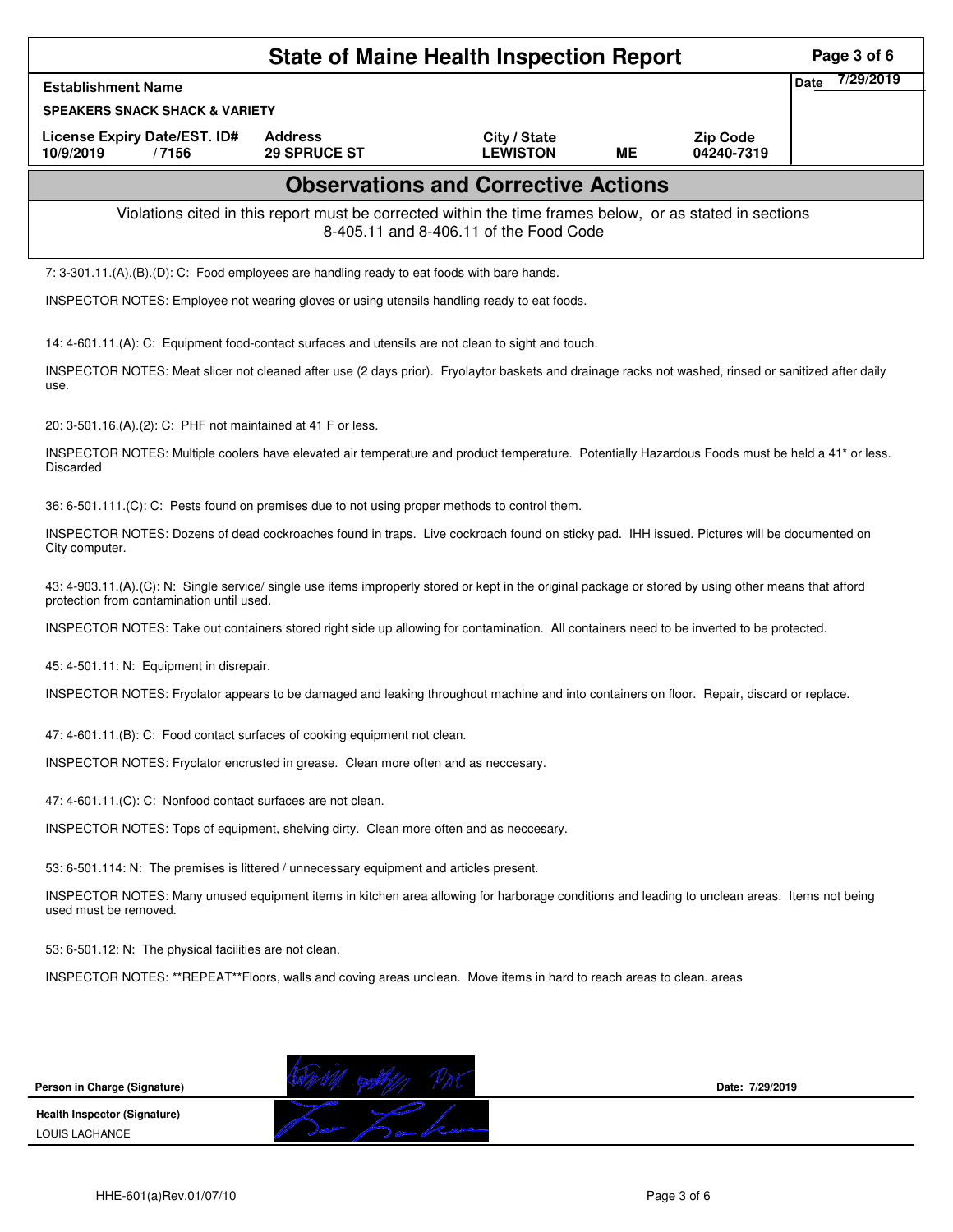|                                                                                                                                                    |                                       | Page 4 of 6<br>7/29/2019        |           |                               |  |  |  |  |  |  |
|----------------------------------------------------------------------------------------------------------------------------------------------------|---------------------------------------|---------------------------------|-----------|-------------------------------|--|--|--|--|--|--|
| <b>Establishment Name</b>                                                                                                                          |                                       |                                 |           |                               |  |  |  |  |  |  |
| <b>SPEAKERS SNACK SHACK &amp; VARIETY</b>                                                                                                          |                                       |                                 |           |                               |  |  |  |  |  |  |
| License Expiry Date/EST. ID#<br>10/9/2019<br>/7156                                                                                                 | <b>Address</b><br><b>29 SPRUCE ST</b> | City / State<br><b>LEWISTON</b> | <b>ME</b> | <b>Zip Code</b><br>04240-7319 |  |  |  |  |  |  |
| <b>Observations and Corrective Actions</b>                                                                                                         |                                       |                                 |           |                               |  |  |  |  |  |  |
| Violations cited in this report must be corrected within the time frames below, or as stated in sections<br>8-405.11 and 8-406.11 of the Food Code |                                       |                                 |           |                               |  |  |  |  |  |  |

54: 6-501.14.(A): N: Ventilation not clean.

INSPECTOR NOTES: \*\*REPEAT\*\*Ventilation has a large build up of grease. Hire professional exhaust cleaning company to degrease to be code.

**Person in Charge (Signature) Health Inspector (Signature)**  LOUIS LACHANCE



**Date: 7/29/2019**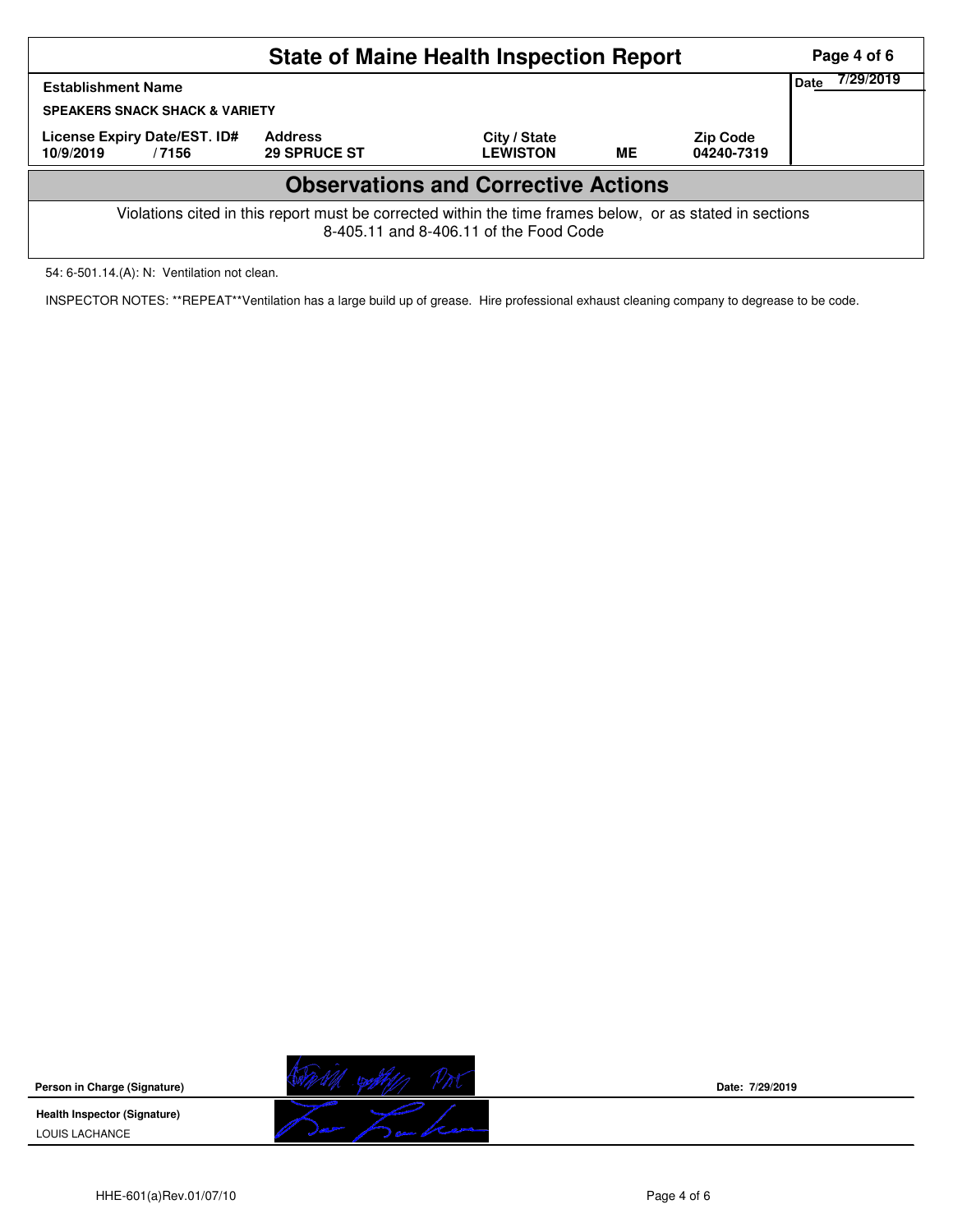|                                                                                                                                                                                                                                                                                                                                                                                                                                                                                                                                                                                                                                                                                          |                                       | <b>State of Maine Health Inspection Report</b> |           |                               | Page 5 of 6              |
|------------------------------------------------------------------------------------------------------------------------------------------------------------------------------------------------------------------------------------------------------------------------------------------------------------------------------------------------------------------------------------------------------------------------------------------------------------------------------------------------------------------------------------------------------------------------------------------------------------------------------------------------------------------------------------------|---------------------------------------|------------------------------------------------|-----------|-------------------------------|--------------------------|
| <b>Establishment Name</b>                                                                                                                                                                                                                                                                                                                                                                                                                                                                                                                                                                                                                                                                |                                       |                                                |           |                               | 7/29/2019<br><b>Date</b> |
| <b>SPEAKERS SNACK SHACK &amp; VARIETY</b>                                                                                                                                                                                                                                                                                                                                                                                                                                                                                                                                                                                                                                                |                                       |                                                |           |                               |                          |
| License Expiry Date/EST. ID#<br>10/9/2019<br>/7156                                                                                                                                                                                                                                                                                                                                                                                                                                                                                                                                                                                                                                       | <b>Address</b><br><b>29 SPRUCE ST</b> | City / State<br><b>LEWISTON</b>                | <b>ME</b> | <b>Zip Code</b><br>04240-7319 |                          |
|                                                                                                                                                                                                                                                                                                                                                                                                                                                                                                                                                                                                                                                                                          |                                       | <b>Inspection Notes</b>                        |           |                               |                          |
| **IHH issued due to cockroaches. Establishment is ordered to remain closed until Health Inspector lifts IHH.<br>Hire Pest Control Company to determine severity of problem and treat to remedy pest problem<br>Hire professional cleaners to disinfect the entire facility. Professional cleaners must be on the list of 3rd party vendors listed on<br>the State of Maine approved list.<br>Establishment issued IHH after conduction 20 minutes of a regular inspection. Doors were immeditely locked.                                                                                                                                                                                 |                                       |                                                |           |                               |                          |
| Certified Food Protection Manager: Patricia Speaker exp. 4/6/22                                                                                                                                                                                                                                                                                                                                                                                                                                                                                                                                                                                                                          |                                       |                                                |           |                               |                          |
| Unless directed otherwise, all Eating Establishments are required to submit a copy of their Certified Food Protection Manager<br>(CFPM) certificate. A CFPM must be hired at the time of a new eating establishment opening or within 60 days of<br>when a CFPM leaves employment. For a list of CFPM courses and trainers go to<br>http://www.maine.gov/healthinspection/training.htm<br>Please provide a copy of this certification(s) to Carol Gott, Health Inspection Program, 286 Water St. 3rd Floor, Augusta, ME<br>04333, carol.gott@maine.gov or faxing to 207-287-3165.<br>Please include the name of your establishment and the establishment ID# with your certification(s). |                                       |                                                |           |                               |                          |
| <b>Employee Health Policy:</b>                                                                                                                                                                                                                                                                                                                                                                                                                                                                                                                                                                                                                                                           |                                       |                                                |           |                               |                          |
| The Health Inspection Program has implemented an educational public health initiative on Employee Health on March 1,<br>2017. The policy handouts will be provided to you by your inspector and reviewed during inspection for compliance. They are<br>also available on the Program's website: http://www.maine.gov/healthinspection                                                                                                                                                                                                                                                                                                                                                    |                                       |                                                |           |                               |                          |
| 2013 Maine Food Code Adoption:                                                                                                                                                                                                                                                                                                                                                                                                                                                                                                                                                                                                                                                           |                                       |                                                |           |                               |                          |
| The Maine Food Code was adopted in October of 2013. Please refer to our website for a copy,<br>http://www.maine.gov/healthinspection. Following are a few of the major changes: * No Bare Hand Contact with Ready-To-Eat<br>Food. * Establishments must have clean-up procedures for employees to follow following vomiting and diarrheal events. * Date<br>marking of Ready-to-eat potentially hazardous foods.                                                                                                                                                                                                                                                                         |                                       |                                                |           |                               |                          |
| Violation Correction Timeframe:                                                                                                                                                                                                                                                                                                                                                                                                                                                                                                                                                                                                                                                          |                                       |                                                |           |                               |                          |
| Critical violations should be corrected on site, but in any event, within 10 days. The licensee must contact Louis Lachance when<br>the critical violation has been addressed at 207-513-3125 extension 3224 or at Ilachance@lewistonmaine.gov. Non-critical<br>violations must be corrected within 30 days. Failure to satisfactorily correct these violations before the follow-up inspection may<br>result in enforcement proceedings by the Department to include fines and penalties. License renewals can be denied if violations<br>are not corrected within the noted timeframes.                                                                                                |                                       |                                                |           |                               |                          |
| C= Critical violation and NC= Non-critical violation:                                                                                                                                                                                                                                                                                                                                                                                                                                                                                                                                                                                                                                    |                                       |                                                |           |                               |                          |
| "Critical violation" means a provision of the Food Code that, if in non-compliance, is more likely than other violations to<br>contribute to food contamination, illness or environmental health hazard.                                                                                                                                                                                                                                                                                                                                                                                                                                                                                 |                                       |                                                |           |                               |                          |
| Additional Inspection Fee:                                                                                                                                                                                                                                                                                                                                                                                                                                                                                                                                                                                                                                                               |                                       |                                                |           |                               |                          |
| License fees provide for two inspections per year. When additional inspections are required, the Department may charge an<br>additional \$100 fee to cover the costs of each additional inspection or visit.                                                                                                                                                                                                                                                                                                                                                                                                                                                                             |                                       |                                                |           |                               |                          |
| Person in Charge (Signature)                                                                                                                                                                                                                                                                                                                                                                                                                                                                                                                                                                                                                                                             |                                       |                                                |           | Date: 7/29/2019               |                          |
| Health Inspector (Signature)                                                                                                                                                                                                                                                                                                                                                                                                                                                                                                                                                                                                                                                             |                                       |                                                |           |                               |                          |
| LOUIS LACHANCE                                                                                                                                                                                                                                                                                                                                                                                                                                                                                                                                                                                                                                                                           |                                       |                                                |           |                               |                          |